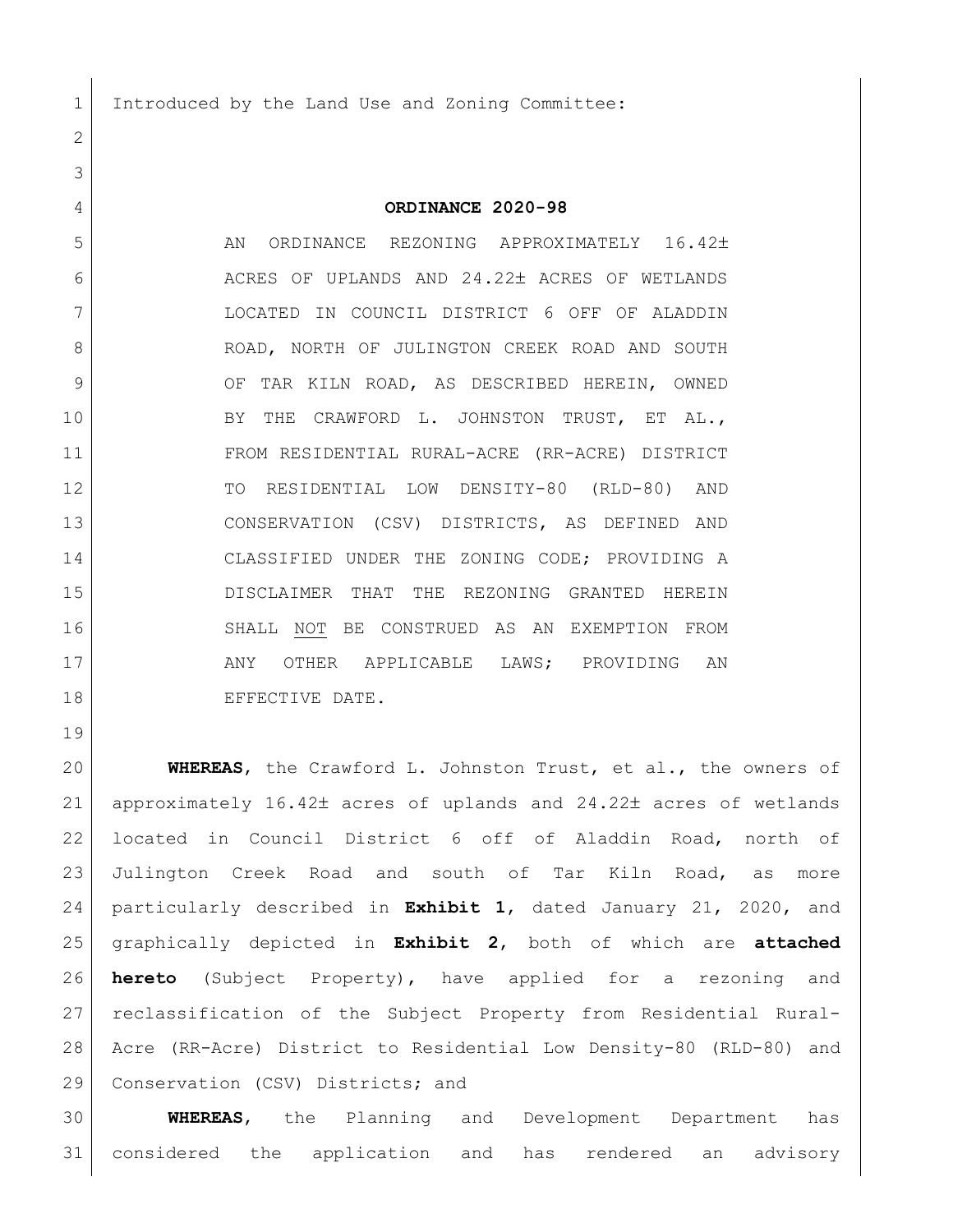1 recommendation; and

 **WHEREAS**, the Planning Commission, acting as the local planning agency, has reviewed the application and made an advisory 4 recommendation to the Council; and

 **WHEREAS**, the Land Use and Zoning Committee, after due notice and public hearing has made its recommendation to the Council; and

 **WHEREAS**, taking into consideration the above recommendations and all other evidence entered into the record and testimony taken at the public hearings, the Council finds that such rezoning: (1) is consistent with the *2030 Comprehensive Plan*; (2) furthers the goals, objectives and policies of the *2030 Comprehensive Plan*; and (3) is not in conflict with any portion of the City's land use 13 regulations; now, therefore

**BE IT ORDAINED** by the Council of the City of Jacksonville: **Section 1. Property Rezoned.** The Subject Property is hereby rezoned and reclassified from Residential Rural-Acre (RR- Acre) District to Residential Low Density-80 (RLD-80) and Conservation (CSV) Districts, as defined and classified under the 19 Zoning Code, City of Jacksonville, Florida.

 **Section 2. Owner and Description.** The Subject Property is owned by the Crawford L. Johnston Trust, et al., and is described in **Exhibit 1, attached hereto.** The agent is Vernon H. Smith, H. Smith, Inc., 1 San Jose Place, Suite 7, Jacksonville, Florida 32257; (904) 268-9990.

 **Section 3. Disclaimer.** The rezoning granted herein shall **not** be construed as an exemption from any other applicable local, state, or federal laws, regulations, requirements, permits or approvals. All other applicable local, state or federal permits or approvals shall be obtained before commencement of the development 30 or use and issuance of this rezoning is based upon acknowledgement, 31 representation and confirmation made by the applicant(s),

 $-2 -$